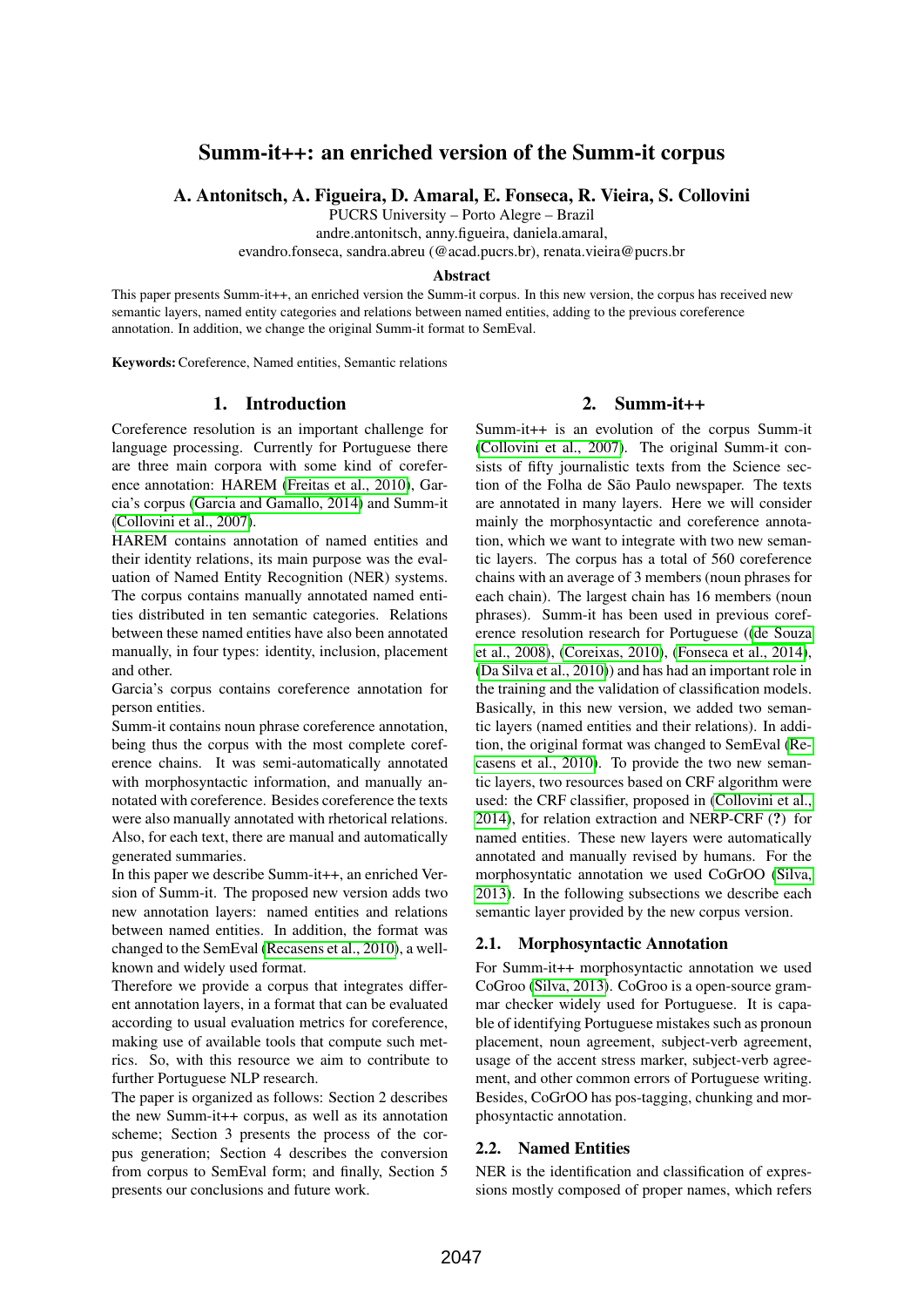to a specific entity in the text. NERP-CRF [\(Amaral](#page-4-10) [and Vieira, 2014\)](#page-4-10) is the system responsible for the extraction of such entities in Summ-it ++. In this work, we classified the NEs according to the HAREM Conference's guidelines, which have the following classes: Abstraction, Event, Organization, Other, Person, Place, Thing, Time, Value, and Work [\(Freitas](#page-4-0) [et al., 2010\)](#page-4-0). In sentence (a), for example, we have the following NE classes: Person, such as *"Miguel Guerra"*, Organization, such as *"University of Santa Catarina"*, and Place such as *"Santa Catarina"*.

(a) *"A opinião é do agrônomo Miguel Guerra, da UFSC (Universidade de Santa Catarina)."* (*The opinion is from the agronomist Miguel Guerra, of UFSC (University of Santa Catarina)*).

## 2.3. Semantic Relations between entities

Relation Extraction (RE) is the task of identifying and classifying semantic relations that occur between entities in a given text [\(Jurafsky and Martin, 2009\)](#page-4-11). Relation extraction can be useful in many NLP tasks, in particular, for Coreference Resolution, the focus of which is to determine antecedent chains. The identification of these chains in a text can improve the process of relation extraction [\(Gabbard et al., 2011\)](#page-4-12).

In the proposed corpus, we include relations of any type (as in open RE) occurring between named entities of the following categories: Organization, Person and Place. For that, we use the CRF classifier, proposed in [\(Collovini et al., 2014\)](#page-4-8). The annotations were provided automatically, but manually revised. We define a relation descriptor as the text chunks that describe the explicit relation occurring between a pair of named entities in the sentence. For example: in sentence (a), we have the relation descriptor *"de"* (*of*) that occurs between the named entities *"Miguel Guerra"* and *"UFSC"*, in this sentence.

## 2.4. Coreference

Coreference basically consists of finding different references to a same entity in a text. In (a) the noun phrases *"o agrônomo " "the agronomist "* and *"Miguel Guerra" " Guerra"* are considered coreferent, in other words, they belong to the same coreference chain. The proposed corpus presents the manual annotation of coreference previously provided by Summ-it now in the SemEval format, which is more adequate for evaluation purposes, since available tools such as the CoNLL scorer<sup>[1](#page-1-0)</sup> might be used. This tool generates widely used coreference metrics, as described in [\(Pradhan et al., 2011\)](#page-4-13).

#### 2.5. Annotation Scheme

The Summ-it++ new annotation format is SemEval: a single file, containing all Summ-it texts. Each text document is separated by "#begin document ID" and

"#end document ID". The information of each sentence is organized vertically with one token per line, and a blank line after the last token of each sentence. The information associated with each token is available in columns (separated by "\t"). Besides the format, the novelty is the integration of coreference with named entities and their relations (seen in the last three columns in Table 2).

The annotation columns are:

ID: Token ID in sentence order;

Token: the word or multiword;

Lemma: the word lemma;

POS: Part-of-speech tagging of each word;

Feat: features (gender and number) of each word;

- Head: denotes if the word is a head word (if yes, this field receives '0');
- NE: represents the semantic category, as below:

| Equivalence |
|-------------|
| <b>ABS</b>  |
| <b>EVE</b>  |
| <b>ORG</b>  |
| <b>OTH</b>  |
| <b>PER</b>  |
| <b>PLC</b>  |
| <b>THI</b>  |
| <b>TIM</b>  |
| VAL         |
| WOR         |
|             |

Table 1: Semantic class equivalence scheme.

- Rel: represents the relation descriptor which expresses a relation between a pair of named entities. When this relation exists, both named entities involved receive the token ID from the words that compose the relation descriptor. If the relation contains two or more descriptors, like in : [*"Cassius Vinicius Stevani"*] , [*"químico de"*] [*chemist of*], [ "*USP*"], it's separated by a pipe.
- Coref: each noun phrase starts using "( " followed by the chain ID. Note that the ") " just occurs in the last NP token. Basically: coreferent NPs receives the same chain ID.

The resulting new corpus has thus the integrated annotation of coreference, named entities and relations between named entities, making it an important resource for research in Portuguese NLP.

<span id="page-1-0"></span><sup>1</sup> http://conll.cemantix.org/2012/software.html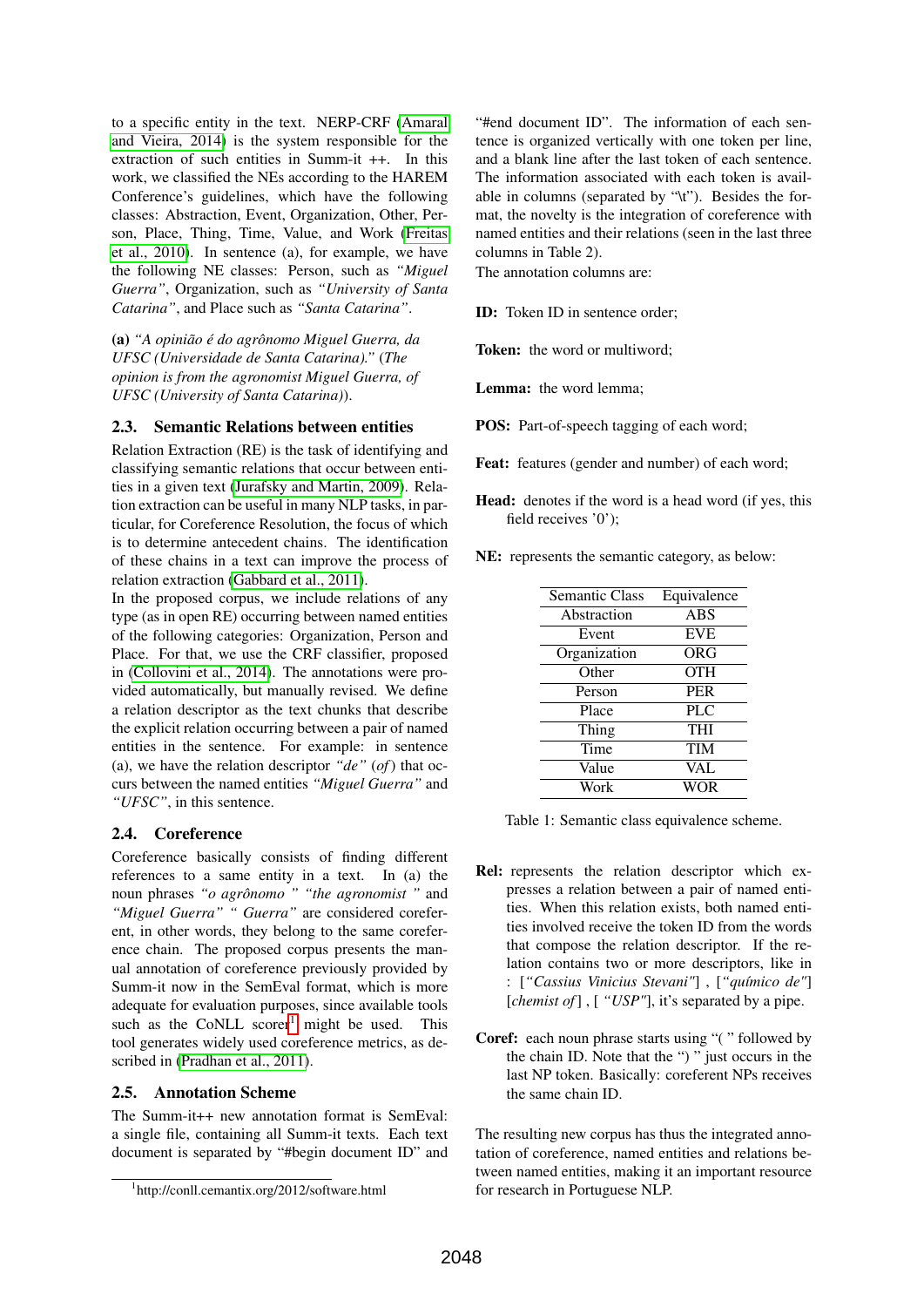| ID             | Token                          | Lemma        | PoS         | Feat            | Head             | <b>NE</b>  | Rel | Coref     |
|----------------|--------------------------------|--------------|-------------|-----------------|------------------|------------|-----|-----------|
| 1              | A                              | $\mathbf{O}$ | art         | $F=S$           |                  |            |     |           |
| 2              | opinião                        | opinião      | $\mathbf n$ | $F=S$           | $\overline{0}$   |            |     |           |
| 3              | é                              | ser          | v-fin       | $PR = 3S = IND$ |                  |            |     |           |
| 4              | de                             | de           | prp         |                 |                  |            |     |           |
| 5              | $\mathbf{O}$                   | $\mathbf{O}$ | art         | $M = S$         |                  |            |     | (2)       |
| 6              | agrônomo                       | agrônomo     | $\mathbf n$ | $M = S$         | $\overline{0}$   |            |     |           |
|                | Miguel_Guerra                  |              | prop        | $M = S$         | $\theta$         | <b>PES</b> | (9) |           |
| 8              |                                |              |             |                 |                  |            |     |           |
| 9              | de                             | de           | prp         |                 |                  |            |     |           |
| 10             | a                              | $\mathbf{O}$ | art         | $F=S$           |                  |            |     |           |
| 11             | <b>UFSC</b>                    |              | prop        | $F=S$           | $\boldsymbol{0}$ | ORG        | (9) | (3)       |
| 12             |                                |              |             |                 |                  |            |     |           |
| 13             | Universidade_de_Santa_Catarina |              | prop        | $F = S$         | $\overline{0}$   | ORG        |     | $(3)$  2) |
| 14             |                                |              |             |                 |                  |            |     |           |
| 15             |                                |              | ٠           |                 |                  |            |     |           |
|                |                                |              |             |                 |                  |            |     |           |
| 1              | Guerra                         |              | prop        | $M = S$         | $\mathbf{0}$     | <b>PES</b> |     | (2)       |
| $\overline{2}$ | participou                     | participar   | v-fin       | $PS = 3S = IND$ |                  |            |     |           |
| $\cdots$       |                                |              |             |                 |                  |            |     |           |

Table 2: Annotation scheme

#### $3.$ **Corpus Generation**

The generation of the new corpus had the goal of the addition of two new semantic layers of annotations to the original Summ-it, named entities and semantic relations. And converting this expanded corpus to the more common SemEval format.

## 3.1. Morphosyntactic Annotation

The morphosyntactic annotation of the corpus was obtained through the CoGrOO (Silva, 2013) PoS-tagger and morphosyntactic annotator. Each text was split by the CoGrOO parser into tokens. It is worth noting, however, that CoGrOO concatenates composite proper nouns into a single token. As well as splitting preposition-article abbreviations that are common to Portuguese ('da', 'do' changes to 'de + a', 'de + o'). For each token produced, CoGrOO also supplies, lemma, Part-of-Speech tag, gender and number features. The CoGrOO chunker and shallow-parser was then used to generate the noun-phrases and subsequently annotate which tokens are head of a nounphrase.

## <span id="page-2-0"></span>3.2. Named Entities

In this work the CRF-based classifier NERP-CRF (Amaral and Vieira, 2014) was applied to the Summ-it texts in order to extract and classify the named entities  $(NEs)$ .

As a pre-processing phase, the POS tagging was provided through the use of the OpenNLP parser. With the texts properly tagged, the system is then able to extract and classify the NEs.

For the training of the CRF model, the Second HAREM's Golden Collection was utilized. Using this model, NERP-CRF was applied to the Summ-it texts and the output with the identified and classified ENs was generated. After this process, the output was manually revised and corrected by two annotators to be used as a reference to evaluate the system.

As a result, there were 1,086 NEs identified, distributed in the ten HAREM categories.

Precision (P), Recall (R) and F-Measure (F) obtained by the system are given for Person, Place and Organization classes, since the Relation Extraction task (Section 3.3) considers only relations between these three classes (see Tables 3 and 4). The corpus incorporated the manually revised entities.

| Classes      |        |            | н         |
|--------------|--------|------------|-----------|
| Person       | 68.47% | 79.43%     | 73.54%    |
| Place        | 86.98% | $100.00\%$ | 93.03%    |
| Organization | 72.63% | 52.47%     | $60.92\%$ |

Table 3: NERP-CRF NE Identification

| <b>Classes</b> |        |        | F      |
|----------------|--------|--------|--------|
| Person         | 59.11% | 68.57% | 63.49% |
| Place          | 56.25% | 69.23% | 62.06% |
| Organization   | 71.05% | 51.33% | 59.60% |

Table 4: NERP-CRF NE Classification

## <span id="page-2-1"></span>3.3. Semantic Relation

For the extraction of semantic relations we applied a CRF classifier (Collovini et al., 2014) to the Summ-it texts. It identifies relation descriptors that express a explicit relation between pairs of named entities.

For the identification of the NE categories Person, Organization and Place, we use the NERP-CRF output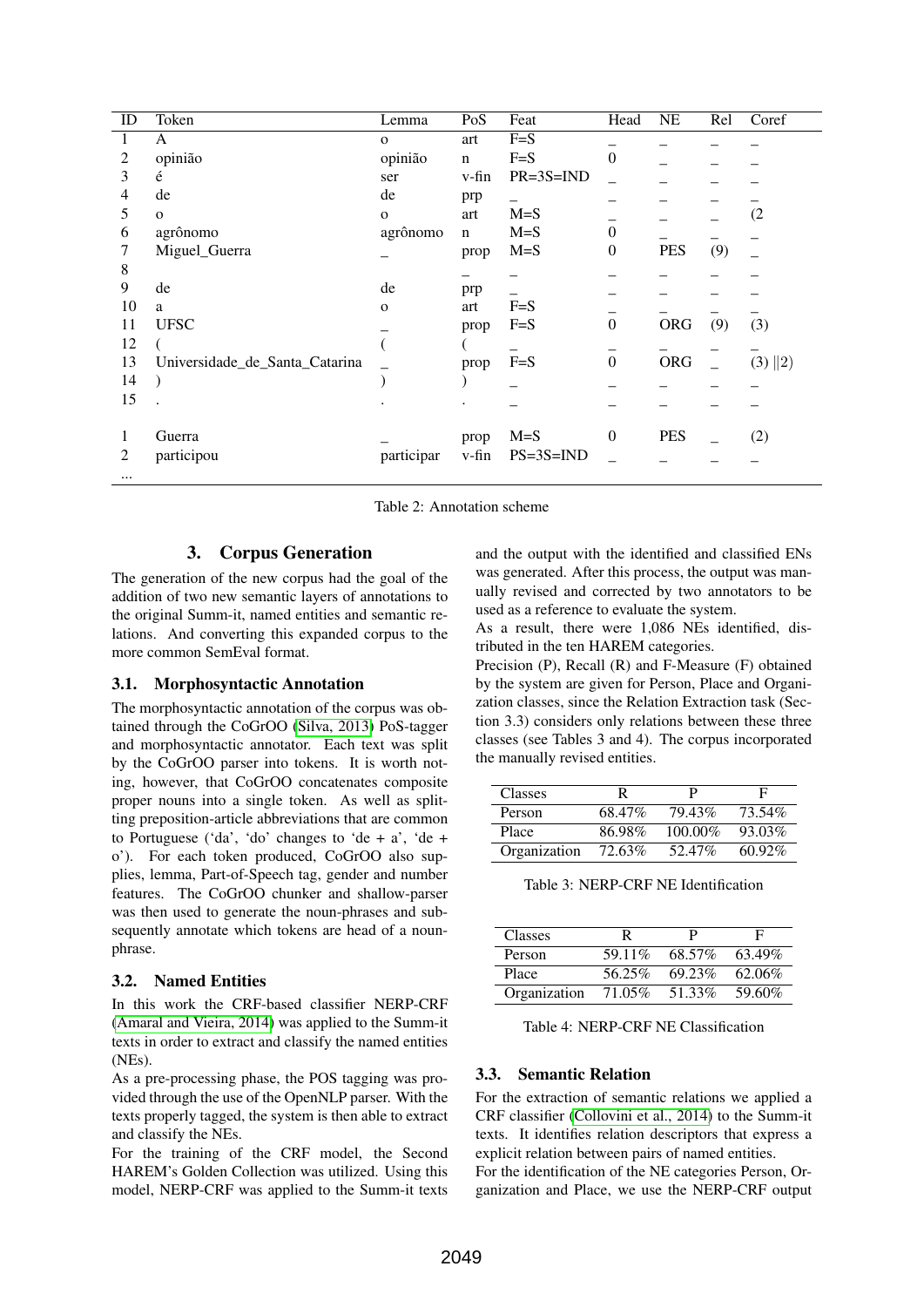described in Section [3.2..](#page-2-0)

After, we identify the first pair of NEs in each sentence. Therefore we consider only one pair per sentence.

As result, the pair of NEs identified in the sentence is considered candidate for arguments of the relation instances as a triple (NE1, relation descriptor, NE2). For example, in the sentence (a) we have this triple: (Miguel Guerra, de, UFSC).

A sum of 101 relation candidates was extracted and given as input to the classifier. The classifier indicated the valid descriptors.

We evaluated the results considering the manual annotation of relation descriptors using two criteria [\(Collovini et al., 2015\)](#page-4-14): exact matching (having all words in commnon) and partial matching (having at least one word in common). The results considering of number of correct (#C), Recall (R), Precision (P) and F-measure (F) for exact and partial matching are presented in Table 5, respectively.

|                                    | #C | $R_{\rm{B}}$ |      |
|------------------------------------|----|--------------|------|
| Exact matching $28$ 0.43 0.70 0.53 |    |              |      |
| Partial matching 35 0.54 0.87      |    |              | 0.67 |

Table 5: Results of the relation extraction of the subset from Summ-it

## 3.4. Coreference

The coreference information was extracted from Summ-it [\(Collovini et al., 2007\)](#page-4-2). The original Summit corpus contains 560 coreference chains (annotated manually) with an average of 3 members (noun phrases for each chain). The largest chain has 16 mentions (noun phrases).

## 4. Conversion to SemEval

The conversion to the SemEval format began with the parsing of the original Summ-it texts. For that we used CoGrOO [\(Silva, 2013\)](#page-4-9) to extract the tokens which form the base structure of the SemEval format.

Then morphosyntactic, named entities, entity relations and coreference were converted as follows.

## 4.1. Morphosyntactic Annotation

The morphosyntactic annotation is simply extracted by CoGrOO and displayed in the appropriate columns. CoGrOO [\(Silva, 2013\)](#page-4-9) parses the natural language text from the original corpus and breaks it into tokens which are used to structure the SemEval format [\(Re](#page-4-3)[casens et al., 2010\)](#page-4-3). The morphosyntactic annotations (lemma, part-of-speech, gender and number features) are then displayed raw, as obtained from the parser, in the SemEval format in their respective columns.

## 4.2. Named Entities

The layer with the NEs was generated using the output from the NERP-CRF (?) classifier described in Section [3.2.](#page-2-0) The output consists of the identified and classified

NEs extracted from the Summ-it texts. The NEs were then paired with the tokens included in the SemEval file. The matching was done through the criteria of exact matching of a token and a NE in the same sentence. The matched token in the SemEval format is then marked with the correct NE category.

## 4.3. Semantic Relation

The entity relation layer was obtained from the output of the CRF classifier [\(Collovini et al., 2014\)](#page-4-8) described in Section [3.3.](#page-2-1) The data consists of the relation descriptors that were correctly extracted by the classifier (partial and exact matching) in the triple format (NE1, relation descriptor, NE2). Next, the elements in the triples were matched to tokens in the sentences of the SemEval file. A match of the three elements in a sentence signals a matched triple. In the matching process, some triples were disregarded due to error in the NE identification step.

## 4.4. Coreference

The coreference annotation was extracted from Summit [\(Collovini et al., 2007\)](#page-4-2) and used to identify mentions and coreference links. The NP matching is based on the head nouns. The coreference chain information is then included in the SemEval file, following the pairing realized in the previous step. It is important to note the annotation in Summ-it++ considers noun phrases as captured by the CoGrOO parser, sometimes different from the original Summ-it annotation.

## 5. Conclusion

In this paper we presented a new version the Summ-it corpus. This new version was enriched with two additional layers, named entities and entity relations. These layers were obtained with the help of tools being developed in our research group. The output of the tools was analysed and corrected to be included in Summit++. As one main contribution we produced a unified corpus, which may contribute to the study of several NLP tasks, such as: Coreference Resolution, Relation Extraction, Named Entities Recognition, among oth-ers. The corpus is freely available<sup>[2](#page-3-0)</sup>. As further work, we want to perform more detailed corrections of the resulting corpus, and increase the number of texts.

## Acknowledgments

The authors acknowledge the financial support of CNPq (Conselho Nacional de Desenvolvimento Científico e Tecnológico), CAPES (Coordenação de Aperfeiçoamento de Pessoal de Nível Superior) and FAPERGS (Fundação de Amparo à Pesquisa do Rio Grande do Sul).

<span id="page-3-0"></span><sup>2</sup> http://www.inf.pucrs.br/linatural/summit\_plus\_plus.html